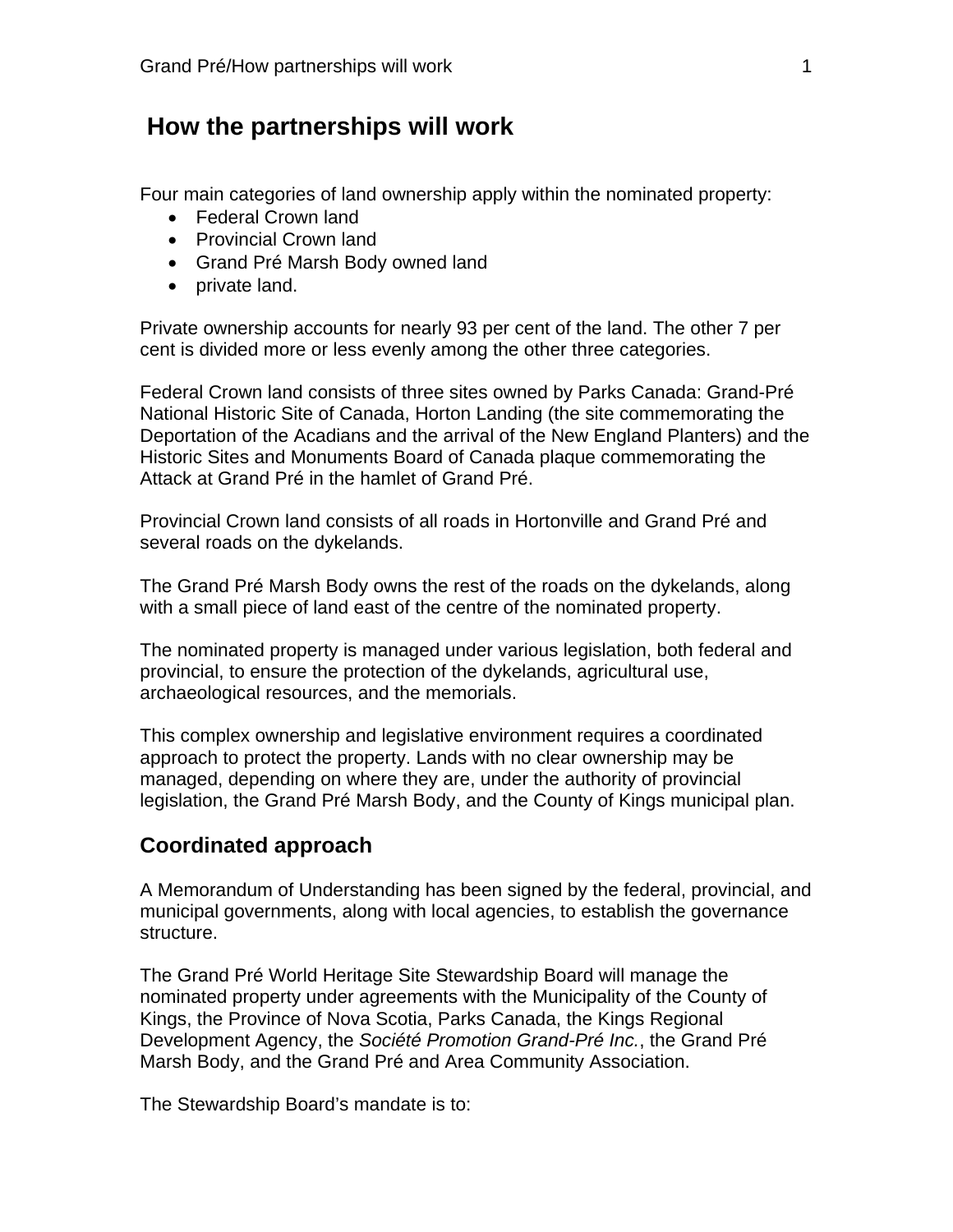- implement the management plan through a coordinated management approach among all jurisdictions
- promote the property's outstanding universal value
- engage the stakeholders in the stewardship of the property
- report on the condition of the property.

Three levels of government have jurisdiction **[hyperlink "jurisdiction" to the "Who is responsible" section of "Management of the site"]** over various parts of the nominated property.

Government bodies and other authorities manage the various components that make up the nominated property. Each authority has mechanisms and resources in place to review proposals, plan for them, implement activities, and monitor changes. These mechanisms will be used to ensure the conservation of the property's outstanding universal value if it is successfully inscribed on the World Heritage List.

The Grand Pré World Heritage Site Stewardship Board will play an essential role. Whenever it is consulted by one of the authorities, the Board will provide an overall analysis of impacts on the outstanding universal value of the property. This is to ensure coordination among the various authorities' mechanisms and resources.

## **Management plan**

A range of plans and guiding documents from Parks Canada, the *Société Promotion Grand-Pré*, the Nova Scotia Department of Agriculture, the Municipality of the County of Kings, and Nomination Grand Pré provide direction and management for various elements of the nominated property.

Each regulatory authority has a plan or policies that guide its activities and decision-making for the areas of the nominated property under its authority. To ensure the effective protection of the entire nominated property, the regulatory authorities jointly developed the *Management Plan for the Landscape of Grand Pré* in cooperation with stakeholders.

This Management Plan places great importance on maintaining a vibrant agricultural community anchored in an agricultural tradition that has evolved over 300 years, and on maintaining the intrinsic values that make this place significant for the Acadian community.

It provides shared principles, goals and objectives for the authorities and stakeholders involved in protecting and interpreting the property.